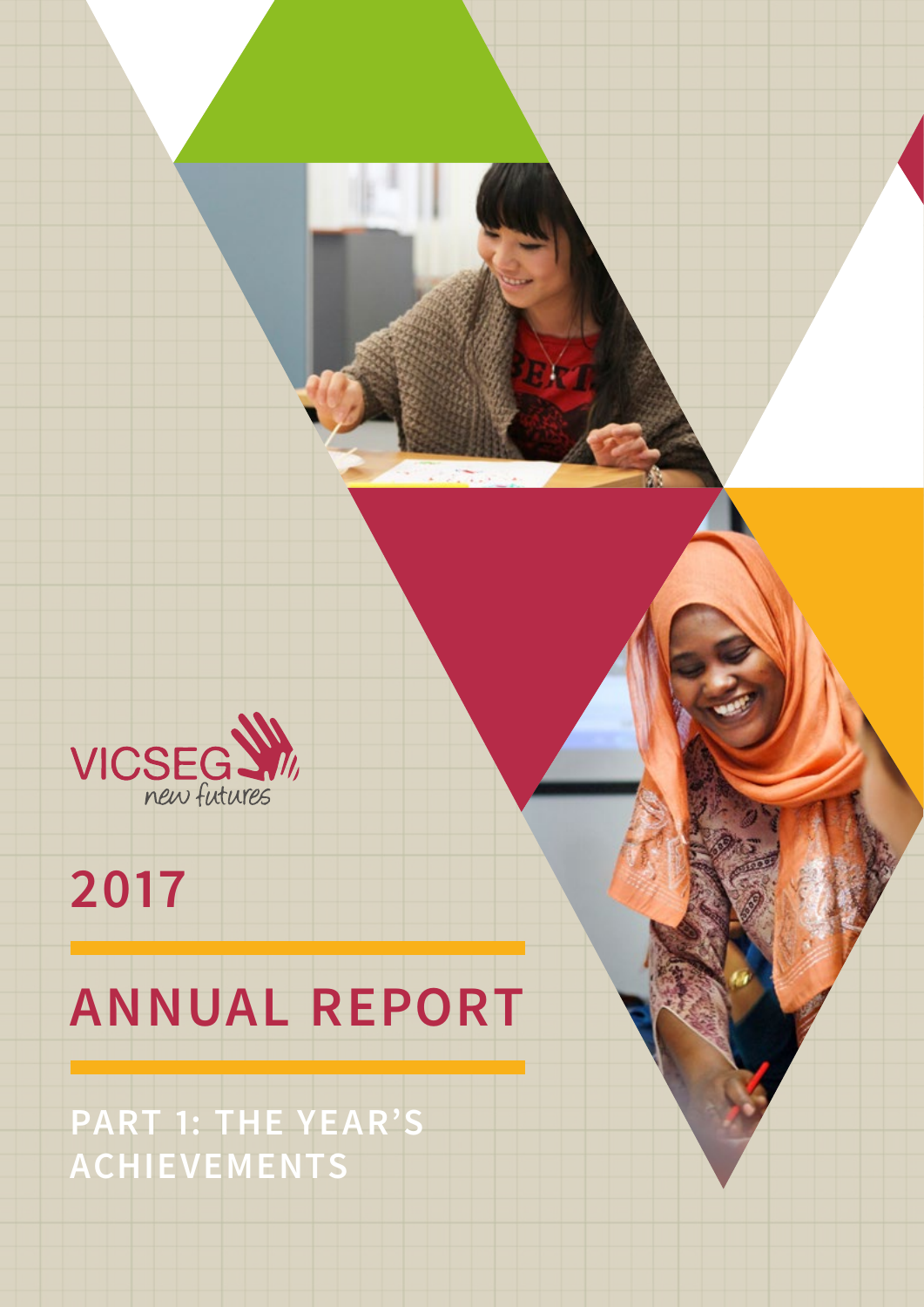### **HIGHLIGHTS OF 2017**

This year we celebrate the **15th anniversary of the establishment of New Futures Training** as a registered training organization (RTO), approved to deliver accredited vocational training to people in Victoria. We also celebrate the re-registration of our RTO for another five years to 2022. Since 2002, our student numbers have grown from small cohorts of African and Iraqi women wanting to work in child care to around 3,000+ people per year undertaking training for work across the care services sector from many of the different communities that make up multicultural Melbourne. Over the journey, New Futures Training has made these opportunities available to close to 30,000 individuals.



**Board & Management:** *(front L-R)* Directors Marie Vassallo, Liban Yusuf, Eva Wakim (Chairperson) and Annalivia Carli Hannan; *(back L-R)* Ivana Csar (Secretary), Maree Raftis (G/Mgr. New Futures Training), John Zika (Exec. Director), Janet Elefsiniotis (Mgr. Community Programs), Himalee Karunasena (Hon. Treasurer): *Absent:* Directors Lynne Beaumont & Phileas Lee.

Our vision to provide real opportunities for people from migrant and refugee backgrounds to gain meaningful employment has been further enhanced by the resources made available through the Jobs Victoria Employment Network. In September last year we became one of several organizations funded to assist vulnerable migrants, refugees and asylum seekers to find ongoing work. Our target was 150 jobs in aged care. When we were close to achieving this total in June, the Minister for Industry & Employment approved a variation to our contract for a further 150. By the end of 2017, our JVEN team will have assisted around **400 people into work**.

With renewed two year funding of our Communities for Children Initiatives in Brimbank and Hume earlier this year, we were able to begin a second decade of support to migrant and refugee families settling in the two municipalities. The Refugee Family Mentoring component of our program received the Minister's Special Award in 2014 at the Victorian Early Years Awards. This year the other component, *Empowering Parents Empowering Communities* **won a further award** under the category: "Supporting parents to build their capacity and confidence". It is a unique, peer-led parenting skills program, presented in a range of community

languages by our family mentors and trained parent educators. We thank the staff at The Smith Family and Lentara Uniting for their continued support.

Our flagship youth activity, the *Refugee Student Engagement and Support Program*, which has operated with students at risk in Melton and Wyndham schools for almost four years, has received a **Victorian Multicultural Award for Excellence in Education** in November this year.

Last year's Annual Report recorded a financial deficit of over \$400K. As you will see from the Financial Summary contained in this report, the loss has been turned around to a **\$100K surplus this year**. We acknowledge everyone in the organisation who has contributed, directly or indirectly, to the turnaround.

Finally as always, a thank you to all our staff for contributing so much to a sometimes very challenging 2017 and to our board members, who have provided so much good advice and encouragement to our management team. We have listed our funders and partners in this report as an expression of our gratitude.

**Eva Wakim** Chairperson

**John Zika** Executive Director

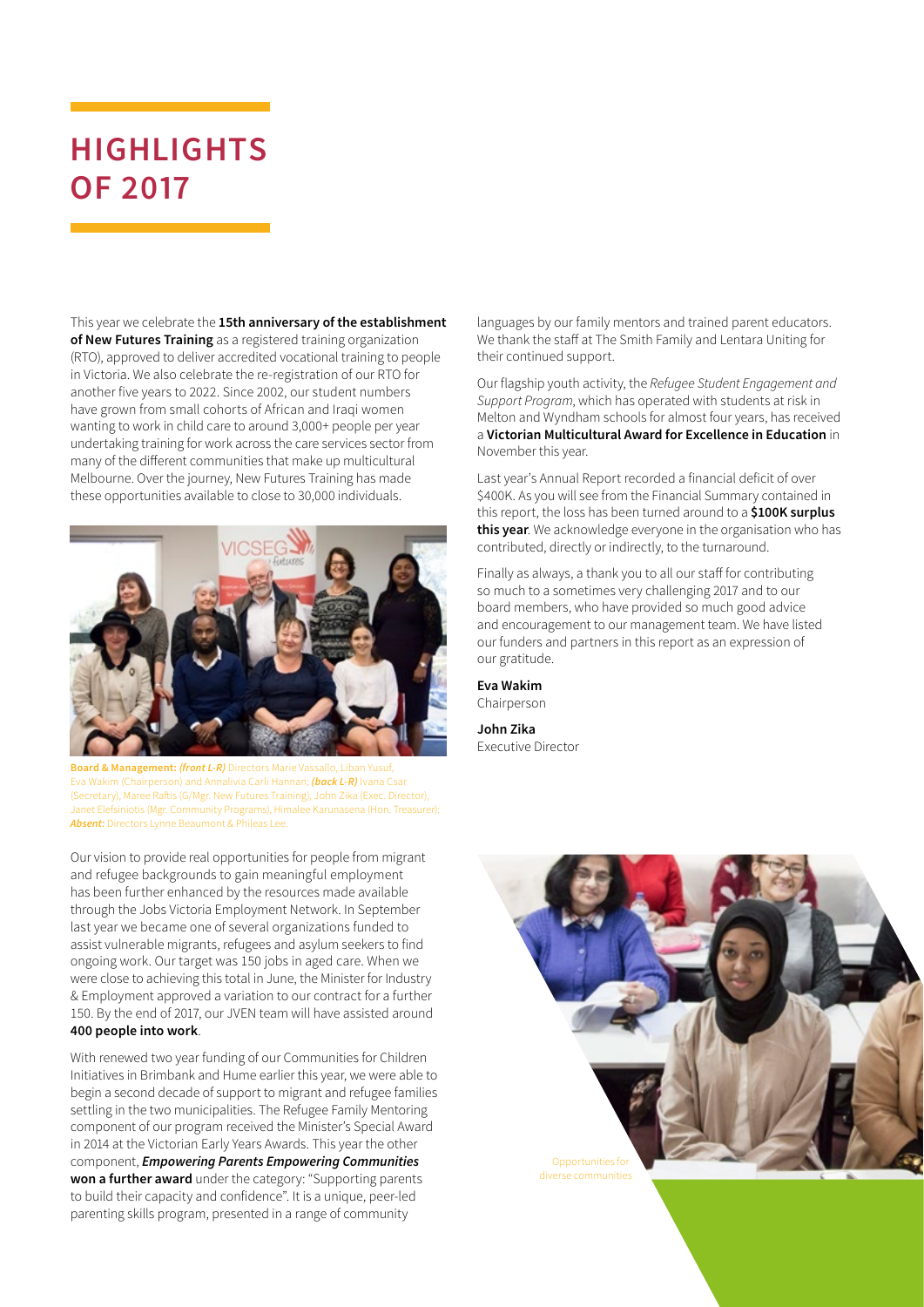### **NEW FUTURES TRAINING**

Once again, this has been a very positive year for New Futures Training.

Student enrolments were back towards pre- 2016 levels, with well over 2,000 taking up either Early Childhood or Aged Care associated courses. Along with students continuing from the previous year, **the total cohort who studied with us during 2017 was close to 3,000**. The number choosing to do the Certificate IV in Disability rose significantly in response to the NDIS rollout.

The 1,000 government funded (*Skills First*) places allocated at the beginning of the year were filled early in the second semester and we were able to gain an additional 450 for the remainder of the year. As a result, all eligible students who wished to study with us were able to get a funded place..

The Performance Indicators Report provided to us midyear by the Department of Education & Training underscored the quality of the training that students received. Our performance and completion rates were overall **much higher than the Victorian average**. Regarding their experience of training, 92% were satisfied (Victorian average 76%); 85% achieved their main reason for training – which was overwhelming to get a job (VA 73%): and 92% would recommend the RTO to others (VA 75%).

In the interest of further developing students' skills and employability in aged care, home and community care, health services and disability care, we have expanded our **Practical Skills Lab** to include a mock shower, toilet, kitchen and laundry. This advance goes a good way to matching the opportunities for practical learning that our early childhood students get in our campus-based child care centres.

In order to streamline our data collection and ensure greater accuracy, we have extended the use of digital processes. Our enrolments, language, literacy and numeracy (LLN) testing, attendance records and work placement assessments are all now managed digitally. It makes for a far more efficient operation.

> "It was a great honour being a student at New Futures Training. The professionalism of the teachers and staff was beyond appreciation.

The flexibility of classes over the weekends, very reasonable fees, good study material and excellent teachers made it really worthwhile for me to travel all the way from Geelong to Coburg (92 kms one way), beating the traffic on the Western Ring Road"

> – Chandran K.S (Student of Certificate III in Individual Support)



Looking ahead, New Futures Training has achieved **re-registration as a training organization** for a further five years, has been awarded a new contract for *Skills First* funding and has approval to introduce the following courses: Certificate III in Education Support, Advanced Diploma in Community Sector Management and Certificate III in Clothing and Textile Production.

### **Some milestones from the past 15 years**

- **2002** Successful application to become a Registered Training Organization (RTO) initially to train women from mainly Horn of Africa backgrounds for work in child care.
- 2004 Aged Care added to scope on the recommendation of community nurse and friend Pauline Bryan.
- 2005 Traineeships program introduced in partnership with Apprenticeships Melbourne.
- 2006 First group of Diploma of Child Care students graduate.
- 2007 Occasional Childcare Centre at Coburg campus established
- 2008 School-based Apprenticeships introduced.
- 2009 Skills for Victoria Training System set up to fund vocational training.
- 2010 Student enrolments exceed 1,000.
- 2012 Werribee office and training room opened
- 2013 New campus and childcare centre opened at Braybrook.
- 2014 New campus and childcare centre opened at Epping.
- 2015 New Futures Creative opened.
- 2016 Selected as a JVEN provider to migrant and refugee job seekers.
- 2017 Aged Care Practical Skills Lab completed.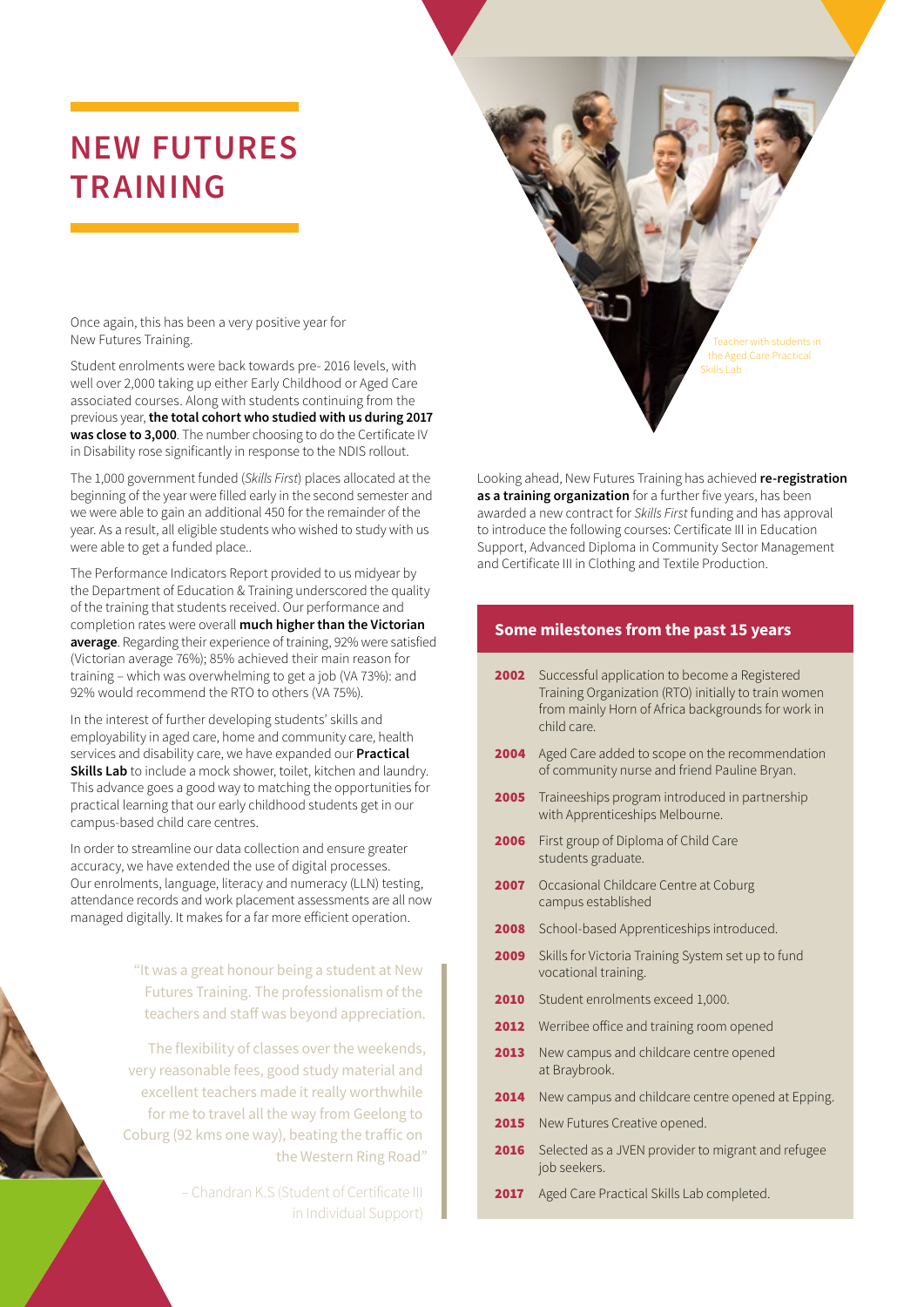### **PROGRAMS FOR FAMILIES AND CHILDREN**

The goal of VICSEG Community Programs is to enable families, children and young people from diverse cultural backgrounds to access and benefit from services and resources in the community. A broad suite of program activities were delivered across the northern and western suburbs of Melbourne, with support from various community partners and funding sources.

### **Supported Playgroups in Diverse Communities**

This year saw the number of **families engaged in playgroups and other activities grow to over 500**, thanks to additional funding from the state and federal governments. The Victorian Government's Supportive Playgroups for New Arrivals Program is enabling the development of 20 playgroups over two years to provide early learning and developmental opportunities for children. The program also ensures that parents get information and support to develop their English skills and pathways to ongoing education, training and ultimately employment.

**A family violence playgroup prevention program** has also been funded, enabling mothers with young children to connect with other women in a safe and welcoming playgroup environment, to build social networks and receive information and support to access local services, as needed.

*Learning Together for Refugee Women* is offered to parents who may otherwise be excluded from participating in adult learning because of the need to care for children and/or grandchildren. The program incorporates play based learning as a preliminary step towards more formal learning. Using a bilingual (English/Arabic) playgroup model, the program enables parents and children to stay together whilst they learn some basic conversational English, **build trust and gain the necessary confidence** to transition into a preaccredited English literacy course.



### **Learning Together: Parent and Child English Literacy**

With ongoing support from Adult, Community and Further Education and Council of Adult Education, **Learning Together continues to grow with over 300 parents and children participating this year**.

*Family Learning Partnerships* is a program that addresses barriers to learning for newly arrived refugee parents with young children. Delivered in partnerships with local primary schools and settlement services, this program provides a supported learning environment, combining a pre-accredited English literacy course for parents, on site child care, followed by playgroup activities for parents and children to enjoy together. Additional funding was provided by the Helen Macpherson Smith Trust.

### **Family Mentoring for Newly Arrived Migrant and Refugee Communities**

This family strengthening program continues to provide practical assistance to parents by improving their knowledge of local children's services and creating new support networks for them to rely on. **Over 400 families benefited** from their participation in various individual and group activities facilitated by our regional teams of bicultural family mentors including: facilitated access to maternal and child health, kindergarten and specialist children's services; transition to primary school; pregnancy information and support; family mental health services; early literacy programs; nutrition and dental health education. Some of the highlights were a gala multicultural children's picnic in Brimbank Park attended by over 300 parents and children, with educational and developmental activities provided by the Song Room and Westside Circus. Major funding and service delivery partners included Brimbank and Wyndham Councils, The Smith Family, Lentara Uniting, Drummond Street Family Services, Catholic Care and Salvation Army.

### **Empowering Parents, Empowering Communities**

This unique education and support initiative delivered in partnership with the Murdoch Children's Research Institute is now into its third year. Over 200 mothers and children attended our eight week **Being a Parent courses**, which took place in local primary schools and community venues. The courses were delivered by members of our family mentoring teams – themselves parents – in Assyrian/Chaldean, Chin Burmese, Hindi and Vietnamese. More family mentors are being trained to deliver courses next year in Arabic, Keren Burmese and Sudanese Dinka. The aim is to cover as many of the recently settled communities as possible. In addition to funding from the federal government through Communities for Children, the program received additional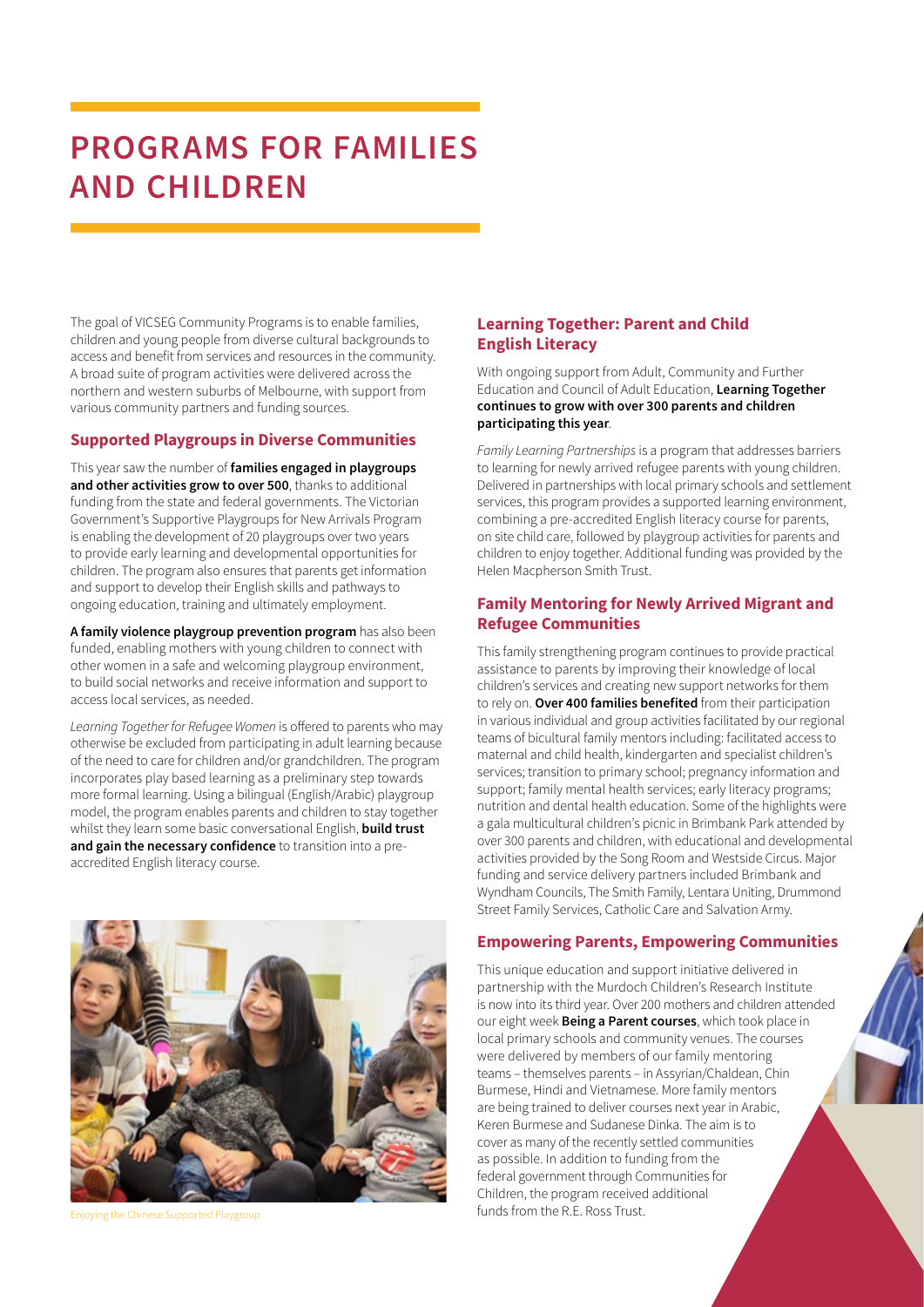### **PROGRAMS FOR YOUNG PEOPLE**

### **Cultural Competence Training Program**

A state government subsidized training course was developed in partnership with InTouch Multicultural Centre against Family Violence and delivered to over **150 government and community service workers** in metropolitan and regional Victoria. The purpose of the training was to ensure that those working in the family violence services area had the understanding and skills needed to assist clients from diverse cultural backgrounds.

A number of customized, fee-for-service training programs were delivered to community service agencies and local councils, including a series of professional development sessions contracted by Life without Barriers for over 100 settlement workers in Melbourne, Sydney and Adelaide.

We were also contracted by the Commission for Children and Young People to develop and deliver a **Child Safe Standards** engagement strategy and training program with the Ethnic Communities Council of Victoria. Information was distributed to over 3,000 individuals using electronic mail outs, conference presentations, face-to-face contact and attendance at community festivals. **Over 350 people attended** training sessions in metropolitan and regional Victoria.

Over **60 young people** participated in our **Refugee Student Engagement and Support Program**, located across 10 secondary colleges in Melton and Wyndham. Key elements of the program included regular contact with mentors doing youth and social work studies at Victoria University, helping find part-time jobs and rewarding achievement with scholarships. Now in its fourth year of operation, the program was **externally evaluated by Professor Jenny Sharples** from Victoria University. Her evaluation showed that the program was highly successful in supporting vulnerable young people to remain positively engaged with school and education. Core funding was provided by Gandel Philanthropy and the William Buckland Foundation. This program received a 2017 Victorian Multicultural Award for Excellence in Education.

Our **Youth Justice Community Support Program** continued to assist young refugee men to maintain family and community connections whilst in youth custody or on parole. This cohort of vulnerable young people received intensive casework support with regard to accessing health services, housing, education and employment. The program is delivered through a consortium led by Jesuit Social Services.





Students from the Western English Language School (WELS) participated in the Refugee Student Engagement and Support Program, that inspired the creation of the book '*My New Land*'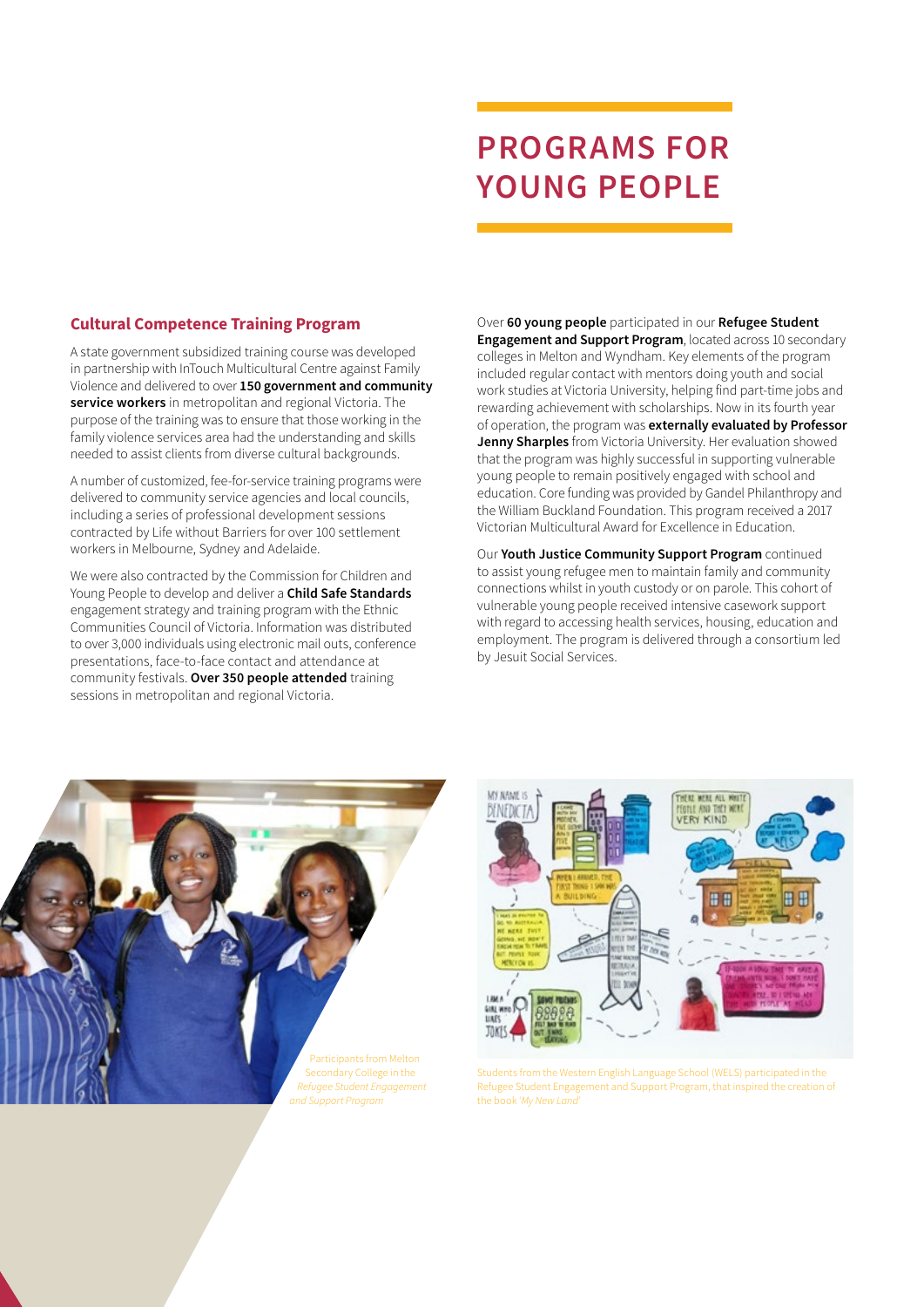### **PATHWAYS INTO WORK**

### **JOBS VICTORIA EMPLOYMENT NETWORK (JVEN)**

With capacity provided through JVEN funding during 2017, VICSEG New Futures has been able to help hundreds of disadvantaged jobseekers from migrant, refugee and asylum seeker backgrounds to find and hold jobs in aged care services and facilities.

The support provided to jobseekers includes review of key skill sets required in the workplace – particularly practical skills; additional placement experience; arranging and preparing for interviews; on the job coaching; liaison with supervisors and facility managers. Facilities personnel often directly contribute to the pre-employment preparation we provide. **Over 30 facilities and recruitment agencies** serving the aged care sector across Melbourne have provided employment to our JVEN participants.

The contract signed in September 2016 required that we **support at least 150 jobseekers** into employment over the course of a year. All but a few had been in work for the required 15 hours per week for a period of not less than 26 weeks by the end of June this year. In view of this success, the then Minister for Industry & Employment, Wade Noonan, approved a variation to our contract in June to support **an additional 150 into work**. Well above this number have already been registered as JVEN participants and are currently working. When the allocations for the JVEN second stage were announced in July we received funding for a **further 50 job placements** to be made in the eastern suburbs.

### **We acknowledge and thank the following aged care facilities and agencies, which have employed significant numbers of JVEN participants:**

- Anzac Lodge (North Coburg)
- Arcare (Carnegie & Keysborough)
- Australian Unity (Carlton)
- Baptcare (Headley Sutton, Karana & Templestowe)
- Bethal Aged Care
- Embracia Aged Care (Moonee Valley & Reservoir)
- Fronditha (Clayton & Templestowe)
- Hender Care Home and Community Care Agency
- Jewish Care (St Kilda)
- JFU Agency
- North Western District Private (Gladstone Park)
- Opal Meadowglen (Epping & Ringwood)
- Opal Prompt Care Home and Community Care Agency
- St Pauls (Thornbury)
- Sapphire Aged Care (Northcote)

### **SCHOOL-BASED APPRENTICESHIPS AND TRAINEESHIPS (SBAT)**

This year we trained the largest cohort of school-based apprentices since the SBAT program began at New Futures Training over 10 years ago. **30 young people took part in the program** from a range of schools including The Pavilion School, Roxburgh College, Gateway School, Penola Catholic College, Princes Hill Secondary College, Croxton School, Peter Lalor Vocational College, Sydney Road Community School and St Joseph's Flexible Learning Centre.

The SBAT Program is an integral part of each participating student's senior secondary learning program and timetable. Regular school attendance is combined with a minimum of one timetabled day a week of paid employment and/or structured training. **The practical focus of the program** is what students find most attractive.

Some students took up the Certificate III course in Early Childhood Education and Care and worked in the occasional childcare centres situated in our training facilities in Coburg, Epping and Braybrook, where they got a lot of support and guidance from our child care staff.

Others opted to do Certificate III in Community Services, which gave them an introduction into the welfare services sector and included visits to a range of youth specific support services, including Victoria Legal Aid, Headspace, and Frontyard Youth Services. They also visited the Immigration Museum, and participated in an indigenous workshop at the Melbourne Museum.

This year the Certificate III students in Community Services also partnered with Oxygen Youth Centre in Moreland in **youth mental health first aid training**, so that they could respond effectively to friends and peers experiencing mental health issues. They also received **basic camera training** and after interviewing and photographing VICSEG staff, they produced an exhibition titled *Humans of VICSEG*. The exhibition will feature at the SBAT end of year graduation and the AGM.

In 2018, our SBAT program will provide the added option of doing the Certificate III in Clothing and Textile Production at Coburg.



 $JVFN$  participant Maninder Kaur, chatting with a resident at  $R$ Care Facility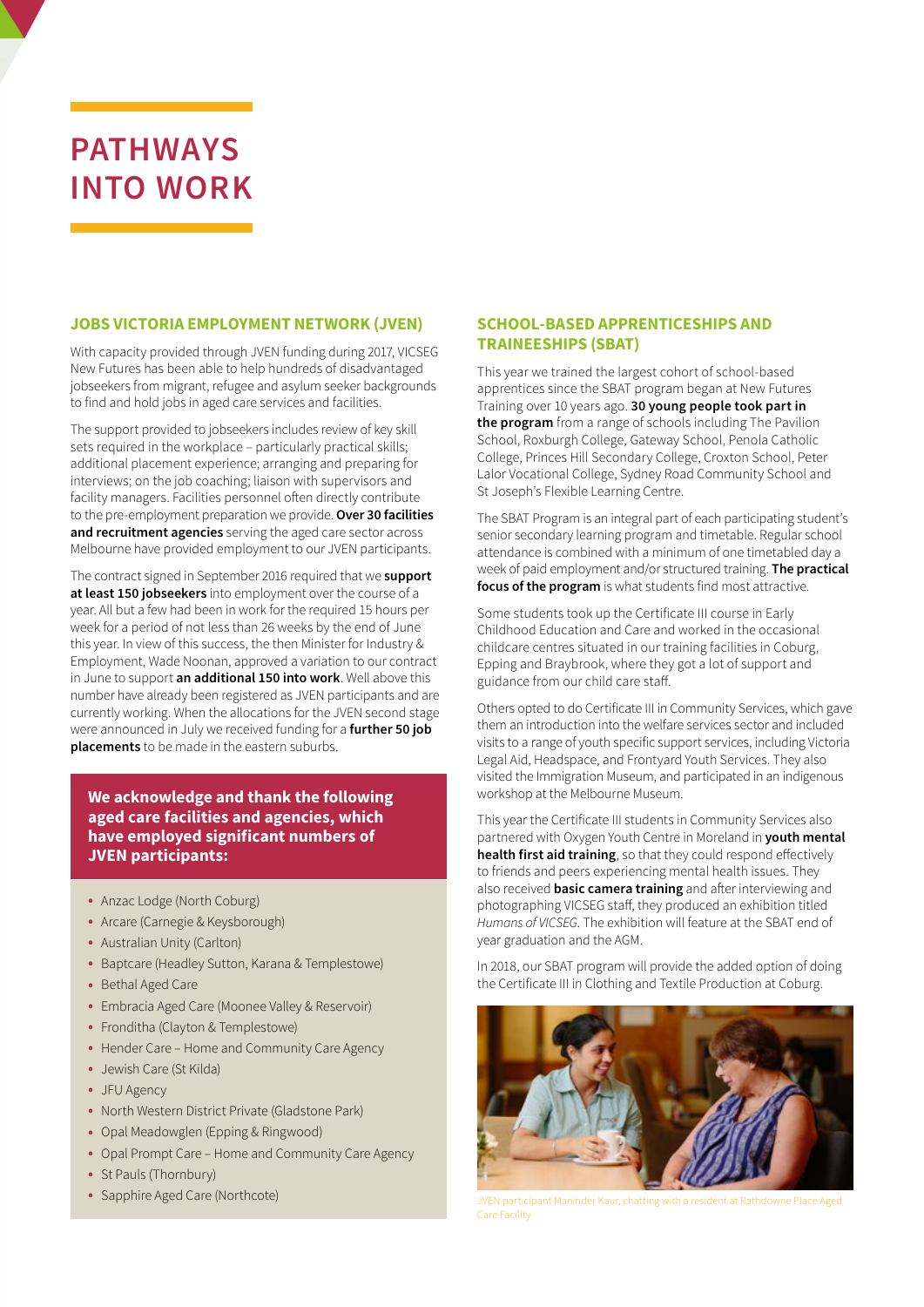### **FINANCIAL OVERVIEW 2016-7**

"This year VICSEG New Futures came back into surplus, which involved a turnaround of about half a million on the previous year – a result for which the organization as a whole worked very hard."

– Himalee Karunasena (Honorary Treasurer)

### **STATEMENT OF PROFIT OR LOSS AND OTHER COMPREHENSIVE INCOME FOR THE YEAR ENDED 30 JUNE 2017**

|                                                                                   | 2017       | 2016       |
|-----------------------------------------------------------------------------------|------------|------------|
| <b>REVENUE</b>                                                                    | Ś          | \$         |
| <b>Revenue From (Non-Reciprocal)</b><br><b>Government Grants and Other Grants</b> |            |            |
| Federal government grants                                                         | 720,154    | 918,980    |
| State government grants                                                           | 7,058,144  | 6,757,336  |
| Local Government grants                                                           | 85,799     | 101,863    |
| <b>Total Revenue From</b><br><b>Government Grants</b>                             | 7,864,097  | 7,778,179  |
| Other Income                                                                      |            |            |
| Individual Student fees                                                           | 625,029    | 1,397,388  |
| Community & Youth grants                                                          | 931,193    | 507,564    |
| Philanthropy                                                                      | 241,091    | 388,636    |
| <b>Education Grants</b>                                                           | 81,640     | 54,209     |
| Sundry Income                                                                     | 604,441    | 499,959    |
|                                                                                   |            |            |
| <b>Total other income</b>                                                         | 2,483,394  | 2,847,756  |
| <b>TOTAL REVENUE AND OTHER INCOME</b>                                             | 10,347,491 | 10,625,935 |
| <b>EXPENDITURE</b>                                                                | \$         | \$         |
| Staff expenses                                                                    | 7,733,531  | 7,862,383  |
| Administration expense                                                            | 698,246    | 929,555    |
| Training Costs & Supplies                                                         | 291,223    | 396,242    |
| Children & Youth Programs                                                         | 23,884     | 19,784     |
| Family Day Educators                                                              | 470,695    | 693,266    |
| Environmental Expense                                                             | 871,947    | 911,558    |
| Other Expenses                                                                    | 8,835      | 14,287     |
| Depreciation and amortisation expense                                             | 149,984    | 226,286    |
| <b>TOTAL EXPENDITURE</b>                                                          | 10,248,345 | 11,053,361 |

### **STATEMENT OF FINANCIAL POSITION AS AT 30 JUNE 2017**

|                                                 | 2017      | 2016      |
|-------------------------------------------------|-----------|-----------|
| <b>ASSETS</b>                                   | \$        | \$        |
| <b>Current Assets</b>                           |           |           |
| Cash and cash equivalents                       | 1,511,409 | 1,165,211 |
| Trade and other receivables                     | 330,190   | 35,733    |
| Other assets                                    | 1,021,802 | 1,030,223 |
| <b>Total Current Assets</b>                     | 2,863,401 | 2,231,167 |
| <b>Non-Current Assets</b>                       |           |           |
| Trade and other receivables                     | 92,908    | 97,083    |
| Property, plant and equipment                   | 359,432   | 476,146   |
| Intangible assets                               | 468       | 1,788     |
| <b>Total Non-Current Assets</b>                 | 452,808   | 575,017   |
| <b>TOTAL ASSETS</b>                             | 3,316,209 | 2,806,184 |
| <b>LIABILITIES</b>                              | \$        | \$        |
| <b>Current Liabilities</b>                      |           |           |
| Trade and other payables                        | 691,481   | 511,925   |
| Deferred Income<br>(Grants Received In Advance) | 91,051    |           |
| Provisions                                      | 535,584   | 437,994   |
| <b>Total Current Liabilities</b>                | 1,318,116 | 949,919   |
| <b>Non-Current Liabilities</b>                  |           |           |
| Provisions                                      | 174,317   | 131,635   |
| <b>Total Non-Current Liabilities</b>            | 174,317   | 131,635   |
| <b>TOTAL LIABILITIES</b>                        | 1,492,433 | 1,081,554 |
| <b>NET ASSETS</b>                               | 1,823,776 | 1,724,630 |
| Equity                                          |           |           |
| Retained earnings                               | 1,823,776 | 1,724,630 |
| <b>Total Equity</b>                             | 1,823,776 | 1,724,630 |

#### **HEARTFELT THANKS TO…**

#### **Our Funders:**

Australian Government Dept. of Social Services Victorian Government Depts. of Education & Training, Health & Human Services, Premier & Cabinet.

Cities of Brimbank, Hume, Maribyrnong, Melton, Moreland, Whittlesea, Wyndham.

Gandel Philanthropy; William Buckland Foundation; Helen Macpherson Smith, RE Ross and Victorian Women's Benevolent Trusts.

#### **Our Partners:**

CatholicCare, Centre for Multicultural Youth, coHealth, Commission for Children and Young People, Council for Adult Education, Dianella Community Health, Drummond Street Family Services, Ethnic Communities Council of Victoria, Foundation House, intouch Multicultural Centre Against Family Violence, Jesuit Social Services, Lentara Uniting, Life without Barriers, Mackillop Family Services, Murdoch Children's Research Institute, New Hope Foundation/ MiCare, Plenty Valley Community Health, Salvation Army, Sidney Myer Fund, Spectrum Migrant Resource Centre, The Smith Family, The Song Room, Victoria University, Westside Circus.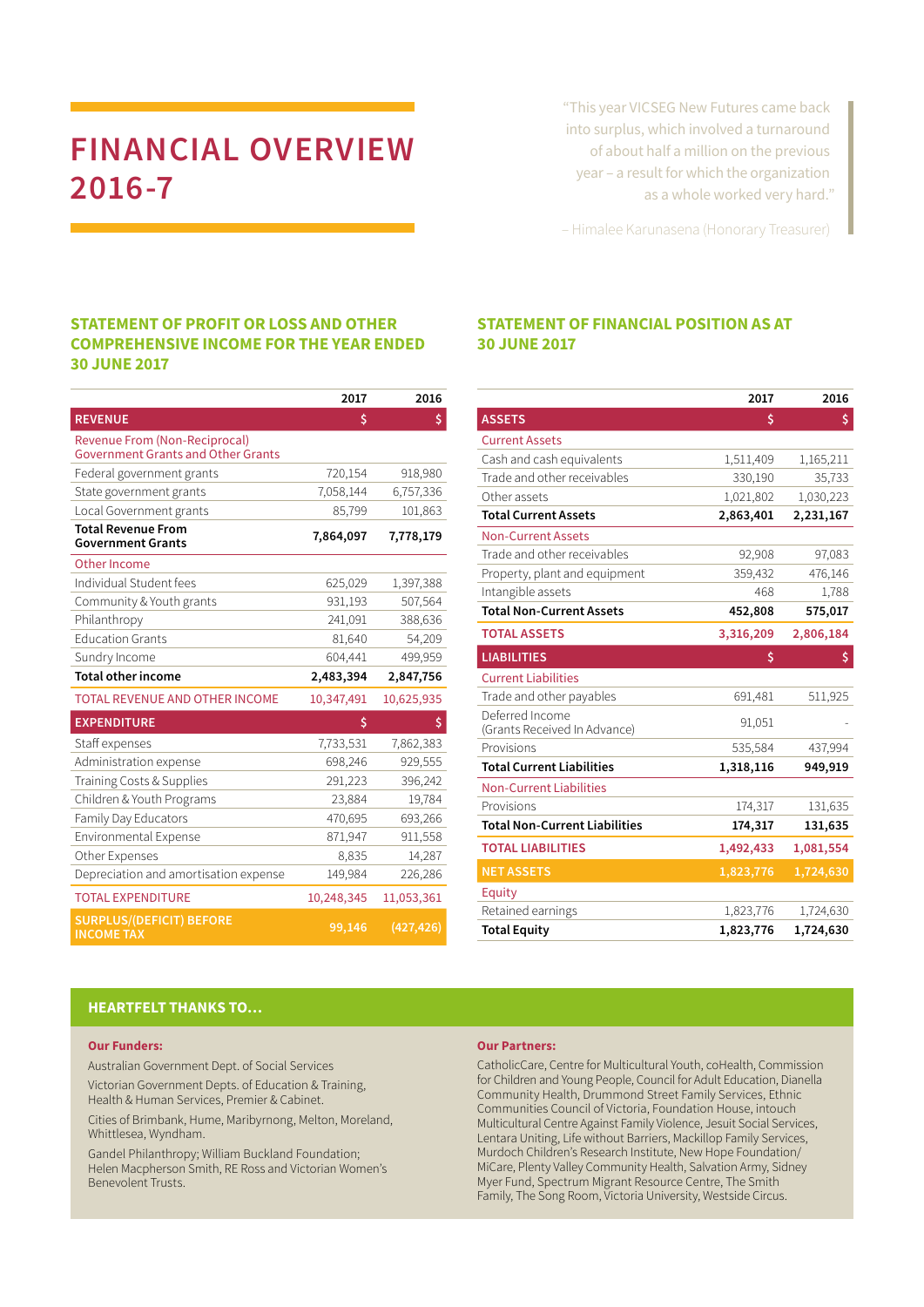### **NEW FUTURES CREATIVE**

At New Futures Creative this year we partnered with a number of local creatives and hosted a variety of events, workshops, talks and performances that aligned with our organisation's ethos. We hosted a wonderful **International Day of Peace Dinner**, which was a great success and a movie screening as part of the Refugee Film Festival. We're looking forward to holding similar events in 2018.

We are proud to announce that we have received a *Stronger Communities* Grant through our local Federal Member Peter Khalil to **install a commercial kitchen** at New Futures Creative. We'll soon be able to run cooking classes, demonstrations and put on feasts that celebrate the amazing cultural diversity that our little pocket of the world has to offer.







The Second Stitch Refugee and Asylum Seeker Textile Enterprise has been growing its **clothing alterations and repair service** and in 2018 we will be opening for Saturday trade to meet the demands of the local community, who are keen to support the enterprise. We have recently launched a product line of beautiful custom made cushions and have been working with several local designers to build our product line and boost employment opportunities for our seamstresses. We run regular sewing classes and workshops where people from various cultural backgrounds are able to access the studio and share their particular cultural crafts and learn from others.

We are also building our capacity to take on small scale production jobs for local businesses, designers and creatives. In perhaps the biggest news, we have recently been approved to deliver an accredited **Certificate III in Clothing and Textile Production in 2018**. This course will enable us to consolidate production skills and provide more meaningful pathways to employment.